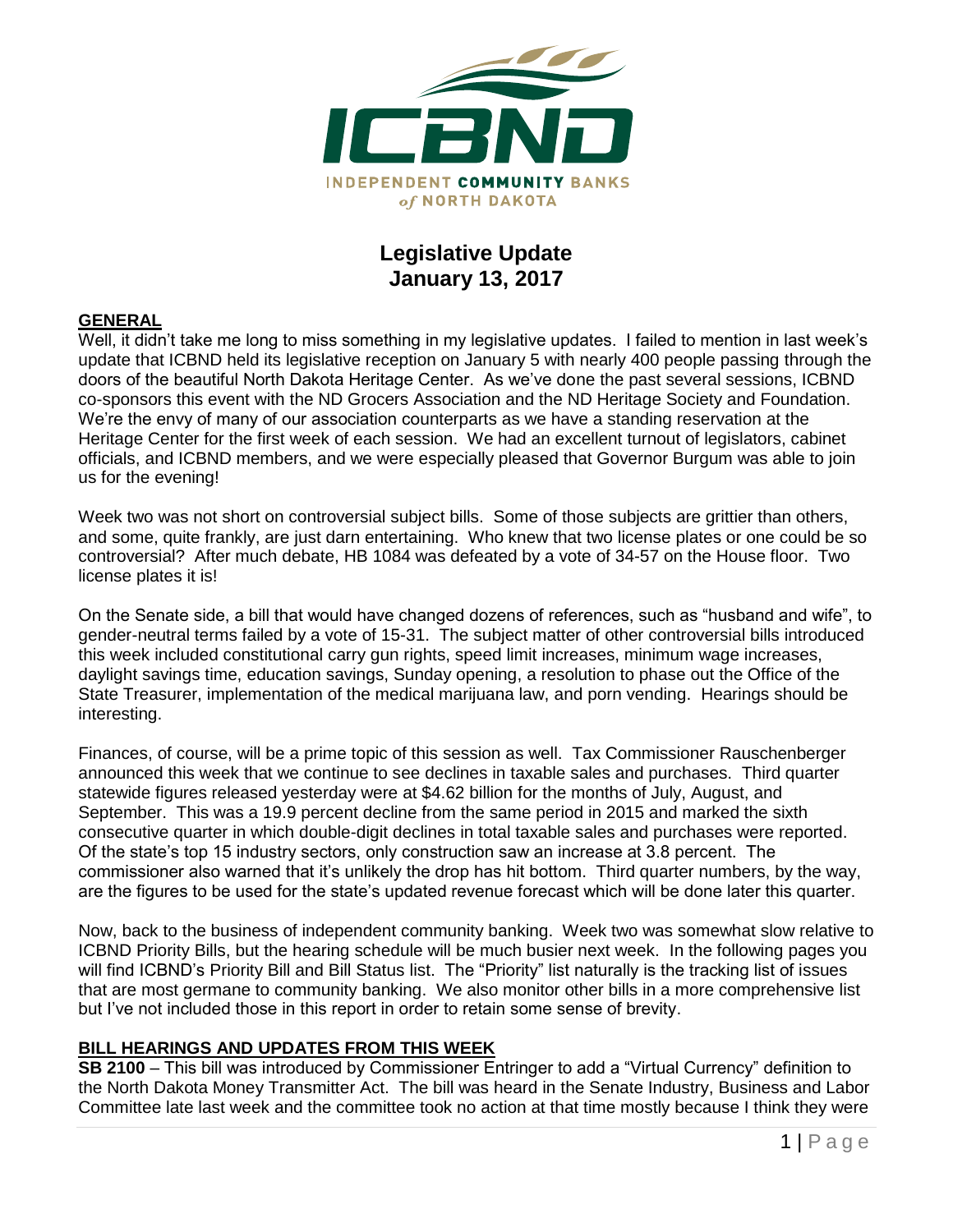justifiably confused by the whole concept of virtual currency. This week they amended the bill to a legislative management study regarding the feasibility and desirability of regulating virtual currency such as bitcoin. The amended bill passed the Senate 46-0.

**SB 2130** – This bill was introduced by the Bank of North Dakota relative to defaulted student loan collection. The bill was heard in the Senate Education Committee on Wednesday. The somewhat complicated bill requests authority from the state to recover collection fees from defaulted borrowers much the same as BND has been able to collect historically under the federal guarantee program. Second, the bill asks that once loans are in default, that the process change from a judicial process to an administrative process. I testified in support of the bill relative to the interests of ICBND stating that it's important to our membership that BND remain financially strong and that they should have the tools necessary to protect their assets in order to continue to fund programs that are important to community banking. The committee did not act on the bill yet.

| <b>Date and Time</b>     | <b>Bill</b><br><b>Number</b> | <b>Short Title</b>                                                                                                                                                                                                                                                                                                                                                                                                                                                                                                                                                                                                                                                                                                                                                                                                                                                                                                                                                                                                                                                     | <b>Committee</b>                     |
|--------------------------|------------------------------|------------------------------------------------------------------------------------------------------------------------------------------------------------------------------------------------------------------------------------------------------------------------------------------------------------------------------------------------------------------------------------------------------------------------------------------------------------------------------------------------------------------------------------------------------------------------------------------------------------------------------------------------------------------------------------------------------------------------------------------------------------------------------------------------------------------------------------------------------------------------------------------------------------------------------------------------------------------------------------------------------------------------------------------------------------------------|--------------------------------------|
| 01/16/2017 09:00 HB 1164 |                              | Relating to a corporate income tax credit for reimbursement of<br>employee child care expenditures; and to provide an effective date.                                                                                                                                                                                                                                                                                                                                                                                                                                                                                                                                                                                                                                                                                                                                                                                                                                                                                                                                  | <b>House Finance</b><br>and Taxation |
| 01/16/2017 09:00 SB 2160 |                              | Relating to the duties of a recorder and providing notice of<br>foreclosure of tax liens; and to provide an effective date.                                                                                                                                                                                                                                                                                                                                                                                                                                                                                                                                                                                                                                                                                                                                                                                                                                                                                                                                            | Senate Finance<br>and Taxation       |
| 01/16/2017 09:30 HB 1170 |                              | Relating to criminal forfeitures; to amend and reenact subsection 4<br>of section 4-24-12, subsection 4 of section 5-01-16, sections 12.1-<br>06.1-05 and 12.1-06.1-06, subsection 7 of section 12.1-23-16,<br>subsection 4 of section 12.1-28-02, sections 19-03.1-36, 20.1-10-<br>03, 20.1-10-04, and 20.1-10-07, subsection 1 of section 27-20-03,<br>sections 29-27-02.1, 39-03-18, 39-08-01.3, 39-30-04, 40-11-13, 54-<br>12-14, and 57-36-14, subsection 2 of section 57-36-33, section<br>62.1-01-02, and subsection 2 of section 62.1-05-01 of the North<br>Dakota Century Code, relating to forfeiture remedies, forfeiture of<br>property, forfeiture funds, and forfeiture procedures; and to repeal<br>sections 19-03.1-36.1, 19-03.1-36.2, 19-03.1-36.3, 19-03.1-36.4,<br>19-03.1-36.5, 19-03.1-36.6, 19-03.1-36.7, and 28-01-20, and<br>chapters 29-31.1 and 32-14 of the North Dakota Century Code,<br>relating to forfeiture proceedings, forfeiture disposition, seizure and<br>transfer of forfeitable property, and actions to recover forfeitures. | House Judiciary                      |
| 01/16/2017 10:00 HB 1223 |                              | Relating to allowing employers to purchase private insurance or<br>self-insurer for worker's compensation coverage.                                                                                                                                                                                                                                                                                                                                                                                                                                                                                                                                                                                                                                                                                                                                                                                                                                                                                                                                                    | House IBL                            |
| 01/16/2017 11:00 SB 2159 |                              | Relating to management of a limited liability company.                                                                                                                                                                                                                                                                                                                                                                                                                                                                                                                                                                                                                                                                                                                                                                                                                                                                                                                                                                                                                 | Senate IBL                           |
| 01/16/2017 02:00 HB 1162 |                              | Relating to competition between the government and private<br>industry and to require a report to the legislative management.                                                                                                                                                                                                                                                                                                                                                                                                                                                                                                                                                                                                                                                                                                                                                                                                                                                                                                                                          | House IBL                            |
| 01/17/2017 09:00 HB 1177 |                              | Relating to the collection of property by affidavit and the effect of the House Judiciary<br>affidavit.                                                                                                                                                                                                                                                                                                                                                                                                                                                                                                                                                                                                                                                                                                                                                                                                                                                                                                                                                                |                                      |
| 01/18/2017 10:25 HB 1228 |                              | Relating to actions to contest the validity of a trust, trust decanting,<br>and directed trustees; to amend and reenact sections 47-02-27.4,<br>59-04.2-03, and 59-16-13 of the North Dakota Century Code,<br>relating to exclusions from the rule against perpetuities and a<br>trustee's duty to inform; to repeal sections 59-14-01, 59-14-04, and<br>59-16-08 of the North Dakota Century Code, relating to the capacity<br>of a settlor of a revocable trust, actions contesting the validity of a<br>trust, and powers to direct a trustee; and to provide for retroactive<br>application.                                                                                                                                                                                                                                                                                                                                                                                                                                                                       | House Judiciary                      |

### **BILL HEARINGS NEXT WEEK**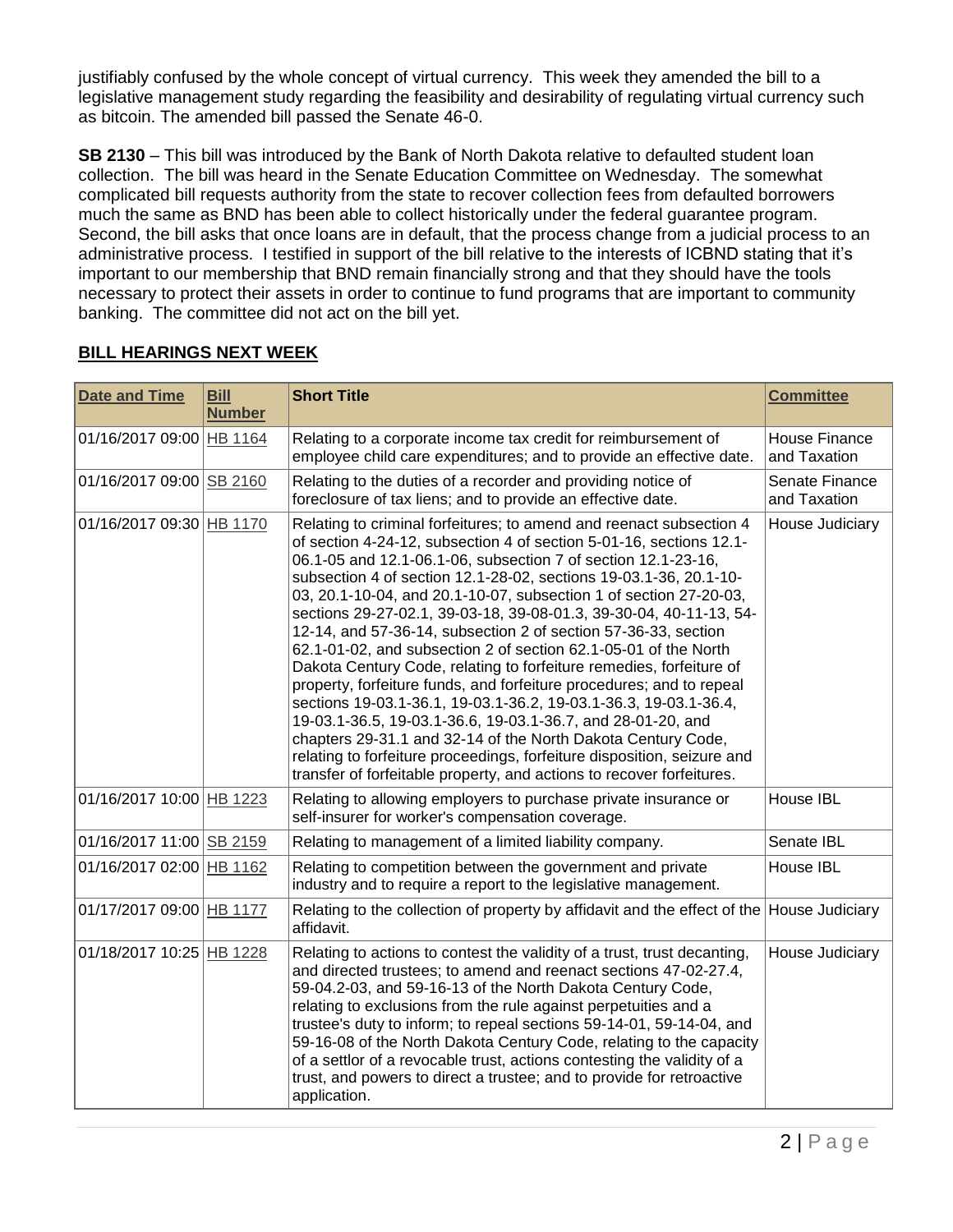| 01/18/2017 10:30 SB 2192 | Relating to the housing incentive fund tax credit; to amend and<br>reenact sections 54-17-40 and 54-17-41 of the North Dakota<br>Century Code, relating to the housing incentive fund and housing<br>finance agency report; to provide a transfer; and to provide an<br>appropriation.                                                                                                                                                                                                                                                                                                                                                  | Senate IBL               |
|--------------------------|-----------------------------------------------------------------------------------------------------------------------------------------------------------------------------------------------------------------------------------------------------------------------------------------------------------------------------------------------------------------------------------------------------------------------------------------------------------------------------------------------------------------------------------------------------------------------------------------------------------------------------------------|--------------------------|
| 01/19/2017 08:30 SB 2014 | A BILL for an Act to provide an appropriation for defraying the<br>expenses of the industrial commission and the agencies under the<br>management of the industrial commission; to provide for transfers;<br>and to provide a statement of legislative intent.                                                                                                                                                                                                                                                                                                                                                                          | Senate<br>Appropriations |
| 01/19/2017 08:30 SB 2074 | Relating to the infrastructure revolving loan fund, the housing<br>incentive fund, the transfer of North Dakota mill and elevator profits<br>to the general fund, and the coal development trust fund; to provide<br>legislative intent; and to provide an exemption.                                                                                                                                                                                                                                                                                                                                                                   | Senate<br>Appropriations |
| 01/19/2017 09:00 SB 2167 | Relating to the adoption of central standard time; and to repeal<br>section 40-01-20 of the North Dakota Century Code, relating to<br>daylight saving time.                                                                                                                                                                                                                                                                                                                                                                                                                                                                             | Senate<br>Transportation |
| 01/19/2017 01:30 SB 2014 | A BILL for an Act to provide an appropriation for defraying the<br>expenses of the industrial commission and the agencies under the<br>management of the industrial commission; to provide for transfers;<br>and to provide a statement of legislative intent.                                                                                                                                                                                                                                                                                                                                                                          | Senate<br>Appropriations |
| 01/19/2017 01:30 SB 2074 | Relating to the infrastructure revolving loan fund, the housing<br>incentive fund, the transfer of North Dakota mill and elevator profits<br>to the general fund, and the coal development trust fund; to provide<br>legislative intent; and to provide an exemption.                                                                                                                                                                                                                                                                                                                                                                   | Senate<br>Appropriations |
| 01/20/2017 09:00 HB 1126 | Relating to public warehouse and grain buyer licensing, conditions<br>and attributes of licensure and accepting delivery of grain when a<br>licensee is insolvent, the insolvency process, the credit-sale<br>contract indemnity fund and the grain indemnity fund; to repeal<br>sections 60-02-02, 60-02-25.1, 60-02-39, 60-02.1-02, 60-02.1-25,<br>60-04-03.2, and 60-10-03 of the North Dakota Century Code,<br>relating to duties of the commission, receiptholders' lien, warehouse<br>closure, grain of insolvent warehouseman as trust asset, and<br>suspension of indemnity fund assessments; and to provide for a<br>transfer. | House<br>Agriculture     |

Legislator contact information can be found at<http://www.legis.nd.gov/contact-my-legislators> and you can check on any legislative activities through the Legislative Council's web page at [www.legis.nd.gov.](http://www.legis.nd.gov/)

Thank you for your participation in the legislative process. Please call, email or text me with any questions or concerns. If you'd like to be taken off this distribution list or if there are others in your organization that should be on the distribution list for the legislative updates, please let me know or contact the office at [info@icbnd.com](mailto:info@icbnd.com) or 701.258.7121.

Sincerely,

Bang D. Haugen

*Barry D. Haugen [barryh@icbnd.com](mailto:barryh@icbnd.com) office: 701.258.7121 cell: 701.955.4308*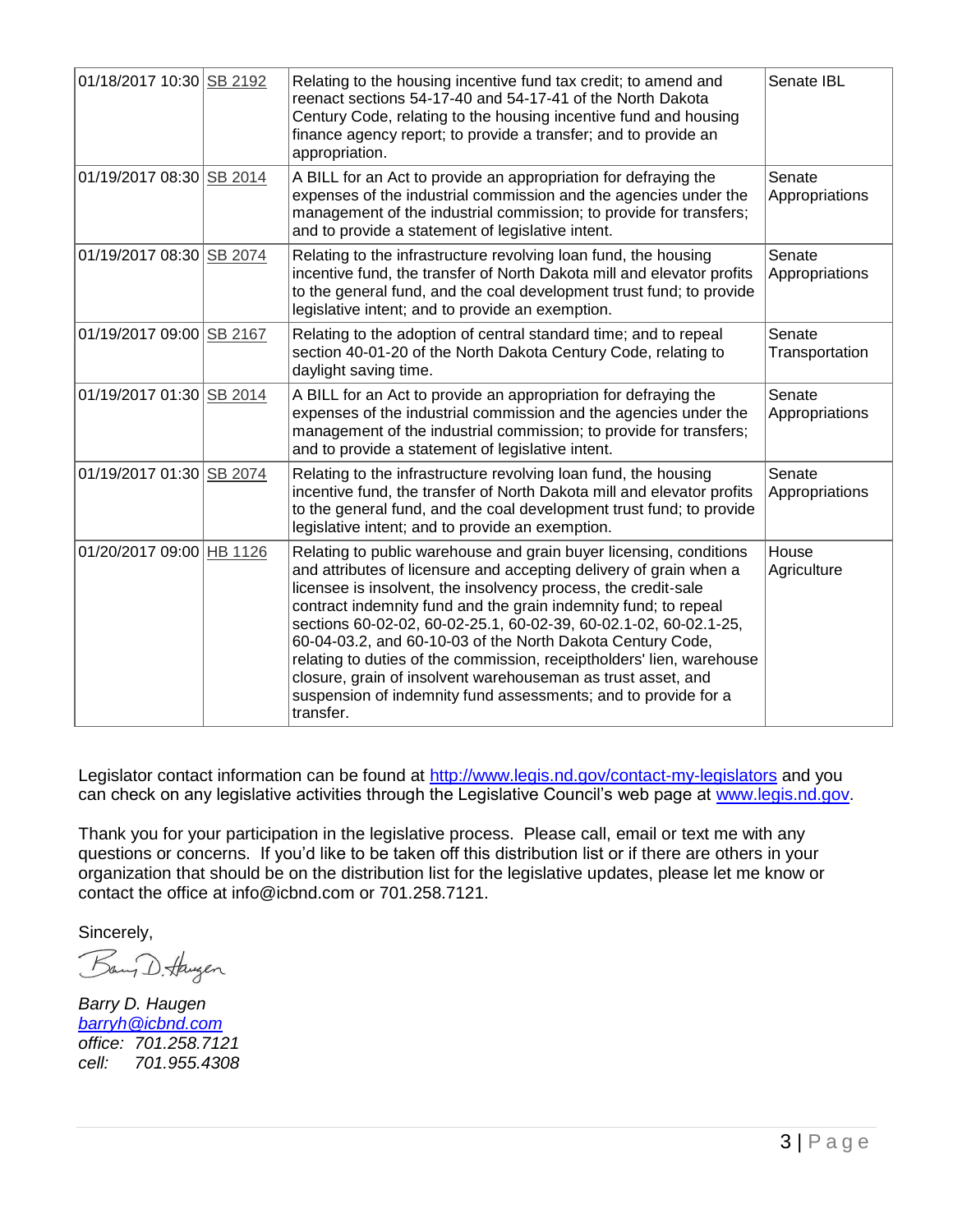

# **ICBND PRIORITY LIST AND BILL STATUS**

| <b>Bill</b>    | <b>Title</b>                                                                                                                                                                                                                                                                                                                                                                                                                                                                                                                                                                                                                                                                                                                                                                                                                                                                                                                                                                                                                                         |
|----------------|------------------------------------------------------------------------------------------------------------------------------------------------------------------------------------------------------------------------------------------------------------------------------------------------------------------------------------------------------------------------------------------------------------------------------------------------------------------------------------------------------------------------------------------------------------------------------------------------------------------------------------------------------------------------------------------------------------------------------------------------------------------------------------------------------------------------------------------------------------------------------------------------------------------------------------------------------------------------------------------------------------------------------------------------------|
| <b>HB 1126</b> | Relating to public warehouse and grain buyer licensing, conditions and attributes of licensure and<br>accepting delivery of grain when a licensee is insolvent, the insolvency process, the credit-sale contract<br>indemnity fund and the grain indemnity fund; to repeal sections 60-02-02, 60-02-25.1, 60-02-39, 60-02.1-<br>02, 60-02.1-25, 60-04-03.2, and 60-10-03 of the North Dakota Century Code, relating to duties of the<br>commission, receiptholders' lien, warehouse closure, grain of insolvent warehouseman as trust asset, and<br>suspension of indemnity fund assessments; and to provide for a transfer.                                                                                                                                                                                                                                                                                                                                                                                                                         |
| HB 1162        | Relating to competition between the government and private industry and to require a report to the<br>legislative management.                                                                                                                                                                                                                                                                                                                                                                                                                                                                                                                                                                                                                                                                                                                                                                                                                                                                                                                        |
| HB 1164        | Relating to a corporate income tax credit for reimbursement of employee child care expenditures; and to<br>provide an effective date.                                                                                                                                                                                                                                                                                                                                                                                                                                                                                                                                                                                                                                                                                                                                                                                                                                                                                                                |
| HB 1169        | Relating to the possession of firearms and licensing of individuals to carry firearms; and to repeal sections<br>62.1-02-10 and 62.1-02-10.1 of the North Dakota Century Code, relating to the possession of firearms and<br>licensing of individuals to carry firearms.                                                                                                                                                                                                                                                                                                                                                                                                                                                                                                                                                                                                                                                                                                                                                                             |
| <b>HB 1170</b> | Relating to criminal forfeitures; to amend and reenact subsection 4 of section 4-24-12, subsection 4 of<br>section 5-01-16, sections 12.1-06.1-05 and 12.1-06.1-06, subsection 7 of section 12.1-23-16, subsection 4<br>of section 12.1-28-02, sections 19-03.1-36, 20.1-10-03, 20.1-10-04, and 20.1-10-07, subsection 1 of<br>section 27-20-03, sections 29-27-02.1, 39-03-18, 39-08-01.3, 39-30-04, 40-11-13, 54-12-14, and 57-36-14,<br>subsection 2 of section 57-36-33, section 62.1-01-02, and subsection 2 of section 62.1-05-01 of the North<br>Dakota Century Code, relating to forfeiture remedies, forfeiture of property, forfeiture funds, and forfeiture<br>procedures; and to repeal sections 19-03.1-36.1, 19-03.1-36.2, 19-03.1-36.3, 19-03.1-36.4, 19-03.1-36.5,<br>19-03.1-36.6, 19-03.1-36.7, and 28-01-20, and chapters 29-31.1 and 32-14 of the North Dakota Century<br>Code, relating to forfeiture proceedings, forfeiture disposition, seizure and transfer of forfeitable property,<br>and actions to recover forfeitures. |
| <b>HB 1177</b> | Relating to the collection of property by affidavit and the effect of the affidavit.                                                                                                                                                                                                                                                                                                                                                                                                                                                                                                                                                                                                                                                                                                                                                                                                                                                                                                                                                                 |
| HB 1219        | Relating to the process for converting manufactured housing to real property.                                                                                                                                                                                                                                                                                                                                                                                                                                                                                                                                                                                                                                                                                                                                                                                                                                                                                                                                                                        |
| <b>HB 1223</b> | Relating to allowing employers to purchase private insurance or self-insurer for worker's compensation<br>coverage.                                                                                                                                                                                                                                                                                                                                                                                                                                                                                                                                                                                                                                                                                                                                                                                                                                                                                                                                  |
| HB 1228        | Relating to actions to contest the validity of a trust, trust decanting, and directed trustees; to amend and<br>reenact sections 47-02-27.4, 59-04.2-03, and 59-16-13 of the North Dakota Century Code, relating to<br>exclusions from the rule against perpetuities and a trustee's duty to inform; to repeal sections 59-14-01, 59-<br>14-04, and 59-16-08 of the North Dakota Century Code, relating to the capacity of a settlor of a revocable<br>trust, actions contesting the validity of a trust, and powers to direct a trustee; and to provide for retroactive<br>application.                                                                                                                                                                                                                                                                                                                                                                                                                                                             |
|                | HB 1263 Relating to the state's minimum wage.                                                                                                                                                                                                                                                                                                                                                                                                                                                                                                                                                                                                                                                                                                                                                                                                                                                                                                                                                                                                        |
| <b>HB 1297</b> | Relating to creation of the affordable housing revolving loan fund; to provide a continuing appropriation;<br>and to provide for a transfer.                                                                                                                                                                                                                                                                                                                                                                                                                                                                                                                                                                                                                                                                                                                                                                                                                                                                                                         |
| SB 2008        | A BILL for an Act to provide an appropriation for defraying the expenses of the department of financial<br>institutions.                                                                                                                                                                                                                                                                                                                                                                                                                                                                                                                                                                                                                                                                                                                                                                                                                                                                                                                             |
| SB 2014        | A BILL for an Act to provide an appropriation for defraying the expenses of the industrial commission and<br>the agencies under the management of the industrial commission; to provide for transfers; and to provide a<br>statement of legislative intent.                                                                                                                                                                                                                                                                                                                                                                                                                                                                                                                                                                                                                                                                                                                                                                                          |